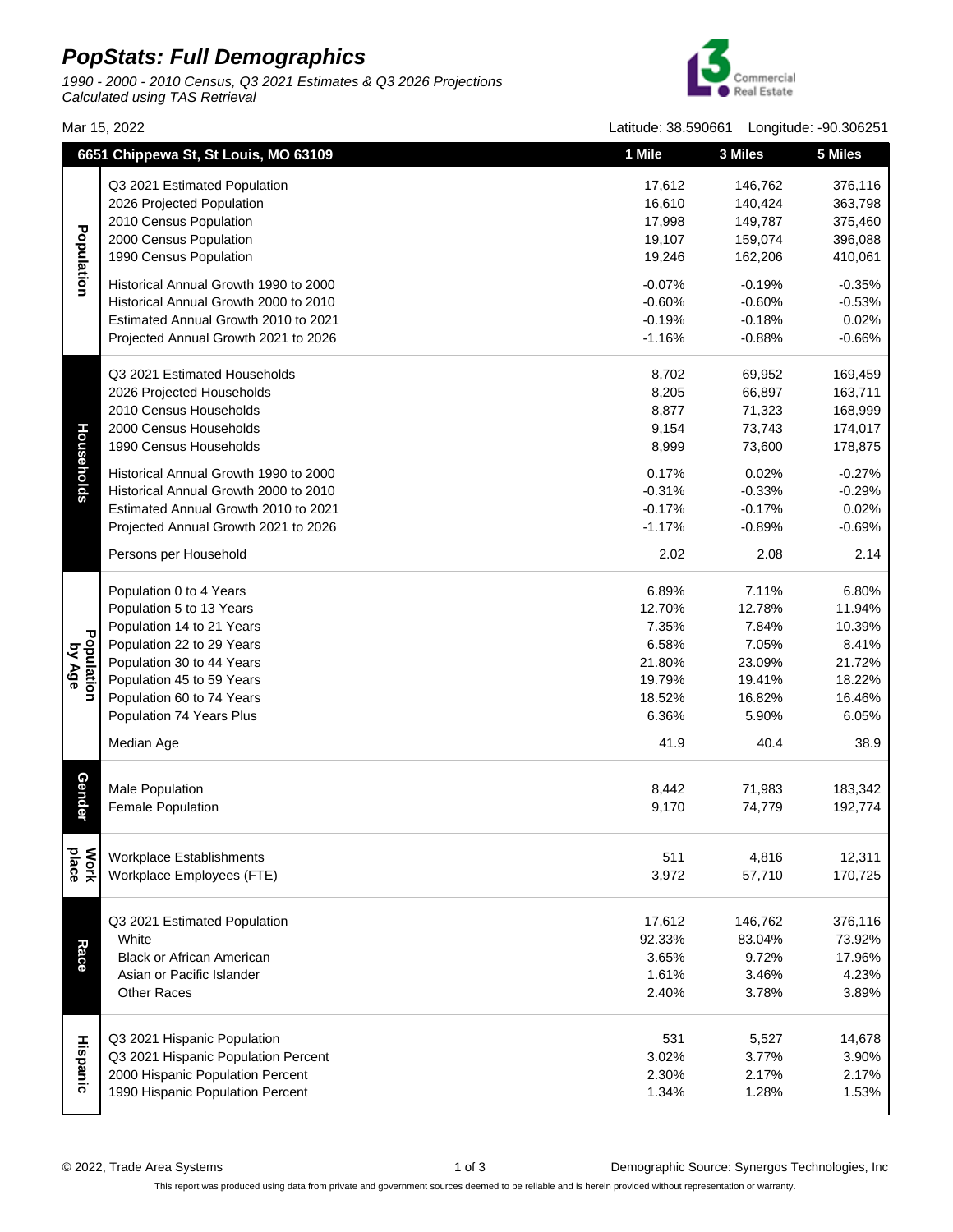## **PopStats: Full Demographics**

1990 - 2000 - 2010 Census, Q3 2021 Estimates & Q3 2026 Projections Calculated using TAS Retrieval



14.90% 13.85% 12.64% 17.27% 15.15% 14.38% 5.84% 4.08% 4.34% 3.62% 2.56% 3.19% 3.27% 2.49% 4.17% 1.39% 1.06% 1.78% 1.15% 0.89% 1.49%

Mar 15, 2022 Latitude: 38.590661 Longitude: -90.306251 **6651 Chippewa St, St Louis, MO 63109 1 Mile 3 Miles 5 Miles**HH Income \$500,000 or more HH Income \$250,000 to \$499,999 HH Income \$200,000 to \$249,999 HH Income \$175,000 to \$199,999 HH Income \$150,000 to \$174,999 HH Income \$100,000 to \$149,999 HH Income \$75,000 to \$99,999  $\overline{a}$ HH Income \$50,000 to \$74,999 HH Income \$35,000 to \$49,999 HH Income \$25,000 to \$34,999

| ncome                  | LILL INCOUNS \$1.2 000 TO \$88,888          | 14.90%   | 13.00%   | IZ.04%   |
|------------------------|---------------------------------------------|----------|----------|----------|
|                        | HH Income \$50,000 to \$74,999              | 19.05%   | 19.43%   | 17.76%   |
|                        | HH Income \$35,000 to \$49,999              | 13.39%   | 13.49%   | 12.10%   |
|                        | HH Income \$25,000 to \$34,999              | 8.15%    | 9.75%    | 9.02%    |
|                        |                                             |          |          |          |
|                        | HH Income \$15,000 to \$24,999              | 6.13%    | 7.86%    | 7.79%    |
|                        | HH Income \$0 to \$14,999                   | 5.83%    | 9.40%    | 11.34%   |
|                        | Average Household Income                    | \$91,858 | \$79,152 | \$90,901 |
|                        | Median Household Income                     | \$70,561 | \$60,324 | \$62,185 |
|                        | Per Capita Income                           | \$45,464 | \$38,109 | \$41,832 |
|                        | HH Disposable Income \$500,000 or more      | 0.15%    | 0.12%    | 0.21%    |
|                        | HH Disposable Income \$250,000 to \$499,999 | 1.86%    | 1.40%    | 2.35%    |
| Disposable Income      | HH Disposable Income \$200,000 to \$249,999 | 1.32%    | 1.02%    | 1.72%    |
|                        | HH Disposable Income \$175,000 to \$199,999 | 1.20%    | 0.96%    | 1.64%    |
|                        | HH Disposable Income \$150,000 to \$174,999 | 2.93%    | 2.01%    | 3.11%    |
|                        | HH Disposable Income \$100,000 to \$149,999 | 17.32%   | 12.63%   | 12.91%   |
|                        | HH Disposable Income \$75,000 to \$99,999   | 14.37%   | 14.21%   | 12.92%   |
|                        | HH Disposable Income \$50,000 to \$74,999   | 19.73%   | 19.66%   | 18.26%   |
|                        | HH Disposable Income \$35,000 to \$49,999   | 16.87%   | 16.62%   | 14.71%   |
|                        | HH Disposable Income \$25,000 to \$34,999   | 10.11%   | 11.28%   | 10.34%   |
|                        | HH Disposable Income \$15,000 to \$24,999   | 7.81%    | 10.07%   | 9.87%    |
|                        | HH Disposable Income \$0 to \$14,999        | 6.34%    | 10.02%   | 11.96%   |
|                        |                                             |          |          |          |
|                        | Average Disposable Household Income         | \$73,676 | \$64,682 | \$69,518 |
|                        | Median Disposable Household Income          | \$60,356 | \$51,980 | \$53,450 |
|                        |                                             |          |          |          |
|                        | Adult Population (25 Years or Older)        | 12,434   | 102,314  | 253,924  |
|                        | Elementary                                  | 2.01%    | 2.47%    | 2.42%    |
|                        | Some High School                            | 3.14%    | 4.59%    | 5.51%    |
|                        | <b>High School Graduate</b>                 | 15.22%   | 20.20%   | 19.36%   |
| Education<br>(Age 25+) | Some College                                | 17.33%   | 19.72%   | 18.68%   |
|                        | Associates Degree                           | 6.75%    | 7.41%    | 6.33%    |
|                        | <b>Bachelors Degree</b>                     | 32.23%   | 26.64%   | 25.42%   |
|                        | <b>Graduate Degree</b>                      | 23.33%   | 18.98%   | 22.28%   |
|                        |                                             |          |          |          |
|                        | <b>Total Housing Units</b>                  | 9,328    | 76,534   | 191,459  |
| Housing                | <b>Owner Occupied Percent</b>               | 63.62%   | 56.85%   | 51.66%   |
|                        | <b>Renter Occupied Percent</b>              | 29.67%   | 34.55%   | 36.85%   |
|                        | Vacant Housing Percent                      | 6.71%    | 8.60%    | 11.49%   |
|                        |                                             |          |          |          |
|                        | Homes Built 1990 to 2000                    | 1.13%    | 2.28%    | 2.69%    |
| Λg                     | Homes Built 1980 to 1989                    | 2.47%    | 3.70%    | 3.73%    |
|                        | Homes Built 1970 to 1979                    | 1.82%    | 4.12%    | 5.50%    |
|                        | Homes Built 1960 to 1969                    | 6.44%    | 10.11%   | 11.78%   |
|                        | Homes Built 1950 to 1959                    | 25.90%   | 20.98%   | 18.68%   |
|                        | Homes Built 1940 to 1949                    | 30.60%   | 18.31%   | 15.04%   |
|                        | Homes Built Before 1940                     | 31.63%   | 40.51%   | 42.58%   |

© 2022, Trade Area Systems 2 of 3 Demographic Source: Synergos Technologies, Inc

This report was produced using data from private and government sources deemed to be reliable and is herein provided without representation or warranty.